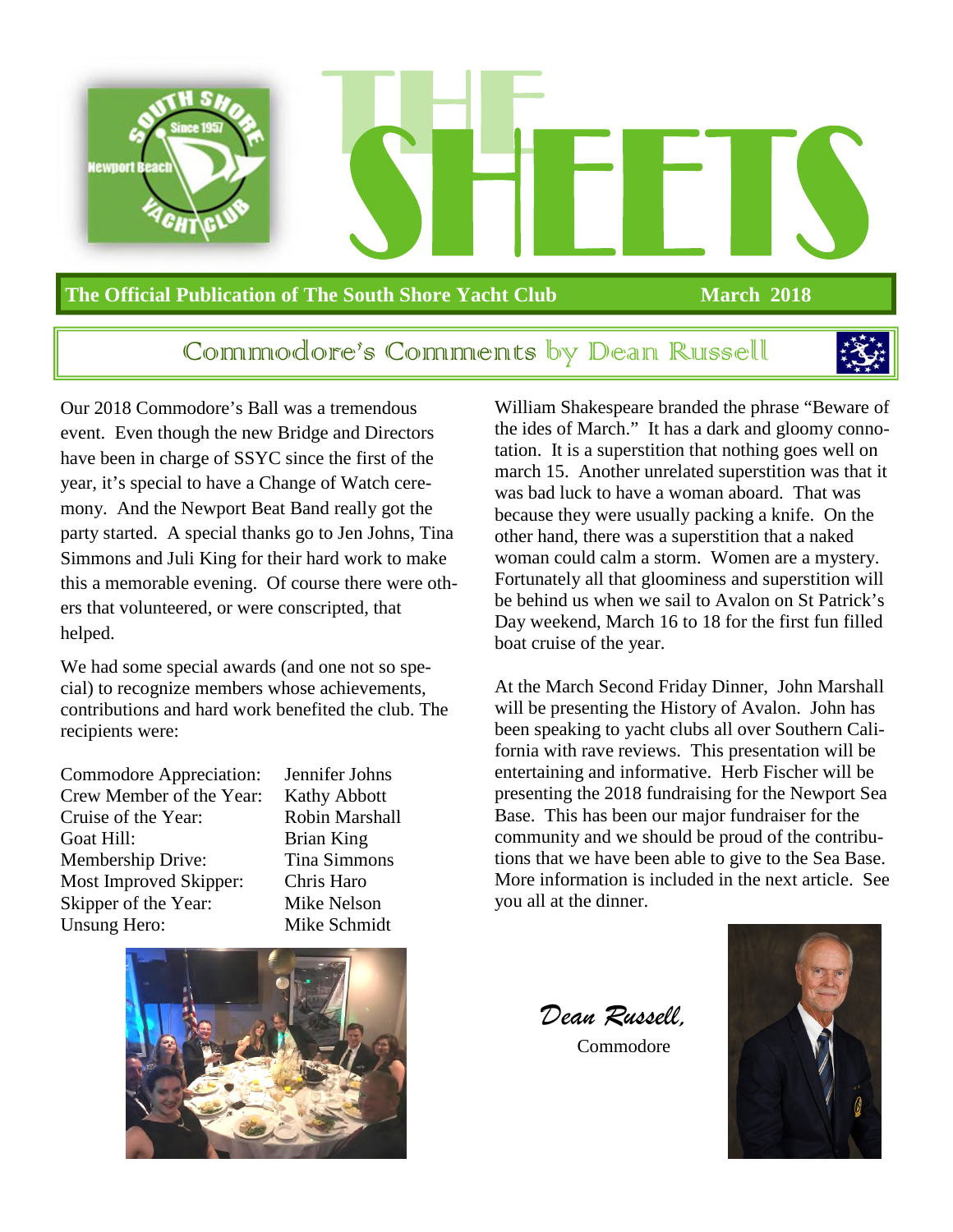### Discounts & Donations by Herb Fischer

#### **SSYC COMMODORE AND BOARD APPROVE DINNER DISCOUNTS FOR NEWPORT SEA BASE DONATIONS**

For the past nine years, the South Shore Yacht Club has supported the Newport Sea Base by an annual fundraiser. Funds generated by this fundraiser have enabled SSYC to donate over \$50,000 towards the purchase of various sailboats that have greatly enhanced the sailing program in all areas from beginning sailing to offshore racing for older youth.

This year the Sea Base staff has asked us to assist them in expanding their sail fleet by refurbishing a 30' Colombia Racing Sloop. Commodore Dean Russell, the Board and the SSYC fundraising subcommittee (Chair Herb Fischer, Jen Jones, Scott Karlin, Jay Lem, John Marshall and Gary Ruud) have set a minimum goal of \$6,000 to support this effort.

The Fundraiser will begin at the March  $9<sup>th</sup>$  Dinner meeting with the following discounts as approved by the Board: *The first 22 contribution members will receive a discount on the April or May SSYC Dinner ( 500 Club 1 free dinner Admiral \$15 discount Commodore \$10 discount Captain \$8 discount* )





All SSYC members will receive a letter, remittance card and envelope to support the Newport Sea Base. You are encouraged to be a donor in one of the following levels: 500 Club \$500, Admiral \$250, Commodore \$150 and Captain \$100.

If you have questions contact Herb at herbfischer912@gmail.com or call 949 500 4928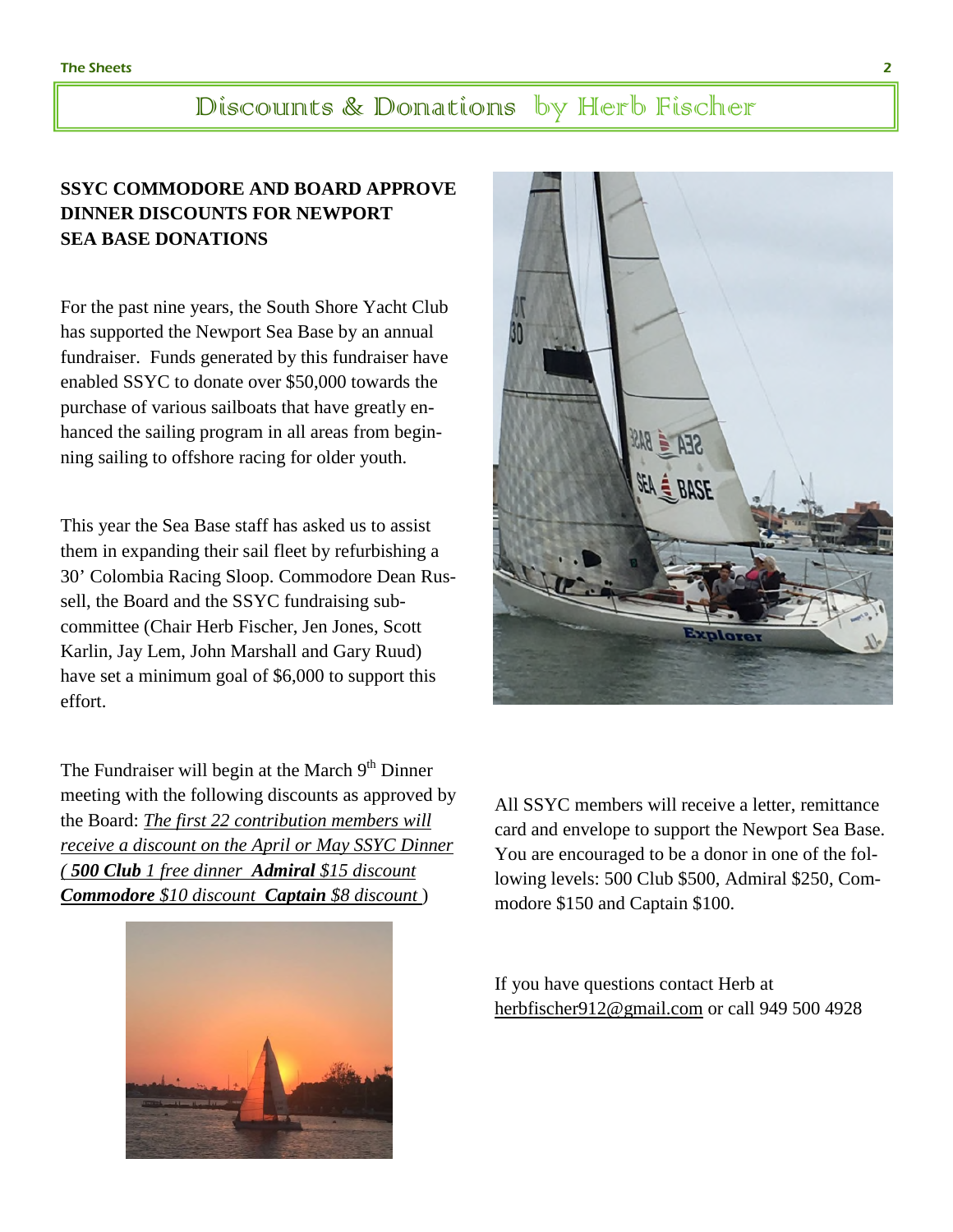### Social by Jennifer Johns

February was a busy month on the social front. We kicked it off with a Super Bowl party on February 4th. The afternoon was beautiful and warm; so much so, that we opened the doors to the room and added some great viewing of that game from outside.



Somehow, we all decided to trust Dean with our money and threw it in a pool. Congrats to the four winners!



The month's festivities continued with our annual Commodore's Ball on February 10th. This was one of the largest turnouts ever. At one point, there was talk about needing seating outside. Luckily, we were able to fit all in the room. Everyone looked smashing in their black-tie attire as they dined on a 4-course meal.

 The night started and ended with live music from the Newport Beat Band. Almost all of the guests wee out on the dance floor as we shut the place down. Dean Russell and the new Bridge and Board have now been officially introduced for 2018.



#### **What Next on the Calendar**



We will be having a Shamrockin' good time at the SSYC March Dinner on 3/9/18. John Marshall will be giving his History of Avalon talk leading up to the March SSYC trip to Catalina over St. Patrick's Day weekend. See you soon in green!

Cheers,

*Jen Johns*,

Social Director

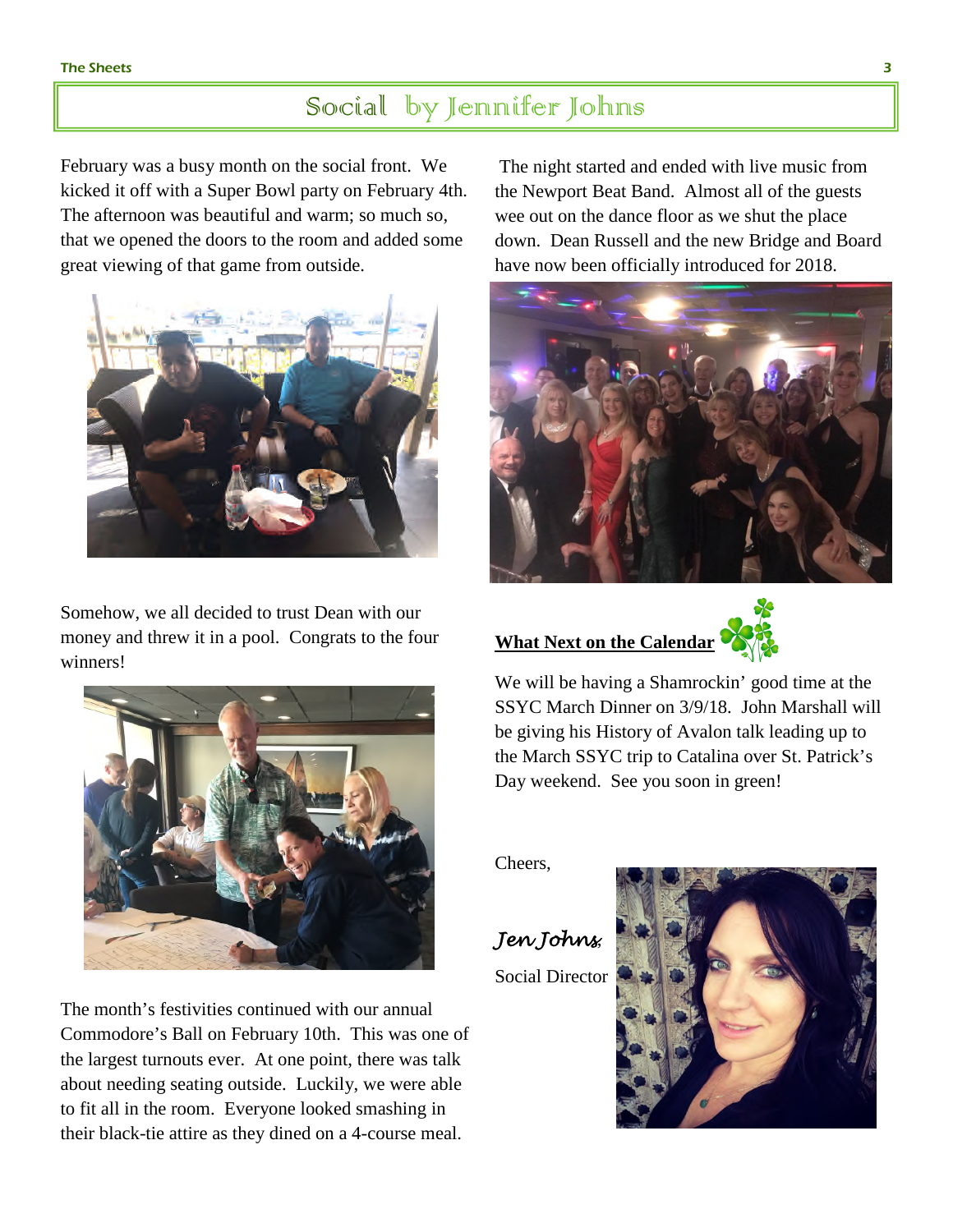## Cruising by Mike Nelson

#### **The Club goes to**

People have lived there for the last ten thousand



years. When Europeans reached the coastal area in 1542, the Cahuilla, Tongva and Chumash natives lived in the area.

The Spanish settled there, founding Los Angeles in 1781. It was at that time that a trail was built to link the new town with the Pacific Ocean. It ran through ranches like "La Brea" and "Plummer". This trail would later become "Sunset Strip".

Mexico inherited the area when it won its independence from Spain in 1821, but lost it to the U.S. after the 1846-1848 war. The new territory became part of the state of California in 1850. As L.A. grew, founding its wealth on oil, the film-making industry moved to the Hollywood foothills from New York to take advantage of California's sunny weather.

#### **Season 1, Episode 1: The Walking Tour**

Well, we may have not learned a lot about the extensive history of Hollywood similar to the facts above, but we did learn a lot about Sid Grauman, who created two of Hollywood's most recognizable and visited landmarks, the Chinese Theatre and the Egyptian Theatre. Look up Sid on the WWW. We walked along the stars forever immortalized in the cement sidewalks and at the Chinese Theatre. We were reminded about the entertainers many of us have been fortunate enough to have enjoyed. When was the last time you thought about Abbott and Costello? 9 Famous Actors Without Stars on the Hollywood Walk of Fame—-Robert De Niro, Leonardo DiCaprio, Dame Judi Dench, Tina Fey, Diane Keaton, Brad Pitt, Julia Roberts, Jerry Seinfeld and Denzel Washington.



#### **Season 1, Episode 2: The Bus Tour**

It was a beautiful day in Hollywood with 15 beautiful people from SSYC and that made it a great day. We selected an enclosed bus due to those very cool days we had prior to our trip. I believe we would have seen so much more with an open top bus. We especially enjoyed the sights along Mulholland Drive, the many hiking trails and county parks just above the hustle and bustle streets of Hollywood and Vine. There is so much more to explore.

#### **Season 1, Episode 3: We Lost Kathy. Again.**



The tours met some, but not all, expectations. And I can assure you that with a bit more research, you will find some better tour companies. So please, don't be discouraged. Go back and enjoy Hollywood at your own pace and know that your home is located about 50 minutes south, just past the Orange Curtain (605 FWY). Ok, with that out of my system, I'll hold the rest for YELP. But before I do, RedLine Tours and StarLine Tours, I am pretty sure I got my —-Line Tours mixed up—right?

#### **The End**

The tourists safe and sound back in Newport Beach at Muldoon's Irish Pub. Can you find Le Anne, Gerry and Linda in this picture? I am so sorry. Happy Birthday Nikki. She ate CAKE.

[Fade to Black]

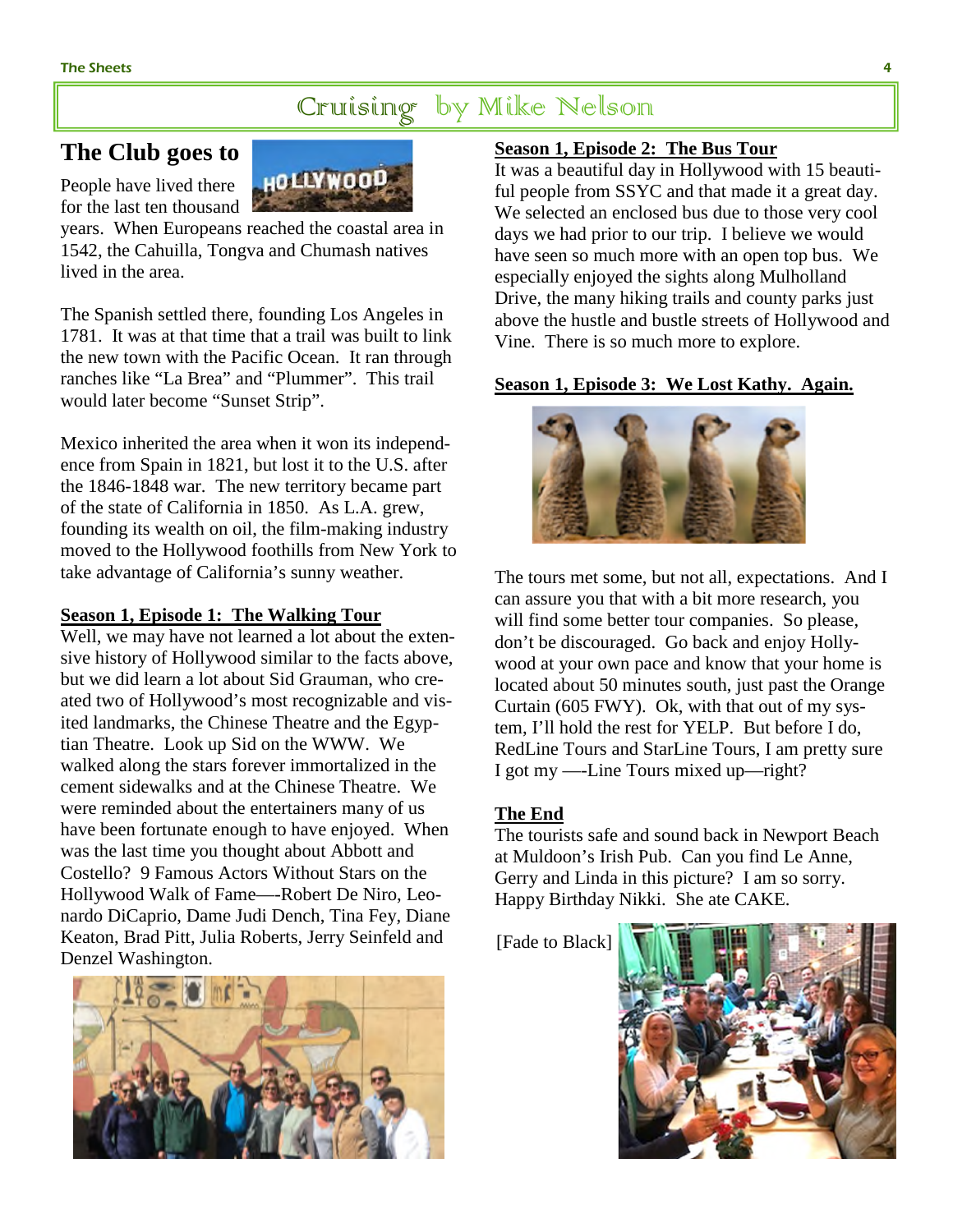## Cruising (Continued) by Mike Nelson

#### **The St. Paddy's Day Cruise, Avalon Catalina March 16, 17, and 18**

Unlike our land cruise to Hollywood, the Saint Paddy's Day cruise will be our first water cruise event for 2018. This year, we may be a little lean on boats or short on available space on the boats. However, don't let the lace of boats keep you from one of the premier SSYC events of the year! Last year, we had quite a few members hunker down in the crisp white sheets of their Villa bed overlooking beautiful Avalon.

#### **Make your Avalon Hotel or Villa reservations now!!**

Our own SSYC Staff Commodore and Catalina Historian, John Marshall has agreed to be our Host for the Avalon Catalina Cruise. Thank you , John. We couldn't be in better hands.

During the day, you might play a competitive game of mini golf, play the Par 3 golf course, or try the Glass Bottom Boat Tour. You can shop the boutiques along the shore or rent a golf cart and tour the city and nearby neighborhoods. Some members may tour the Casino and learn they don't gamble at the Casino.

I heard through the grapevine that John wants to include the Zip Line Eco Tour. "Propel down 5 separate zip lines dropping from 600 feet above sea level with one run that is 1,100 lineal feet long all on its own". Or, just sit on the beach or start your evening early with a Pain Killer or Buffalo Milk cocktail at one of the many bars.

Last year we dined and drank a bit much. Is that possible? Beginning in the late afternoon, you will find live music on the Plaza walk and in many of the restaurants and bars. Last year I witnessed our group take over the karaoke bar at the El Galleon. The ring leader below—Thanks Mike!



And if anyone finds my credit card in Luau Larry's, please let me know.

#### **All I can say is—Don't miss this trip!!!!**

**Mike Nelson** 



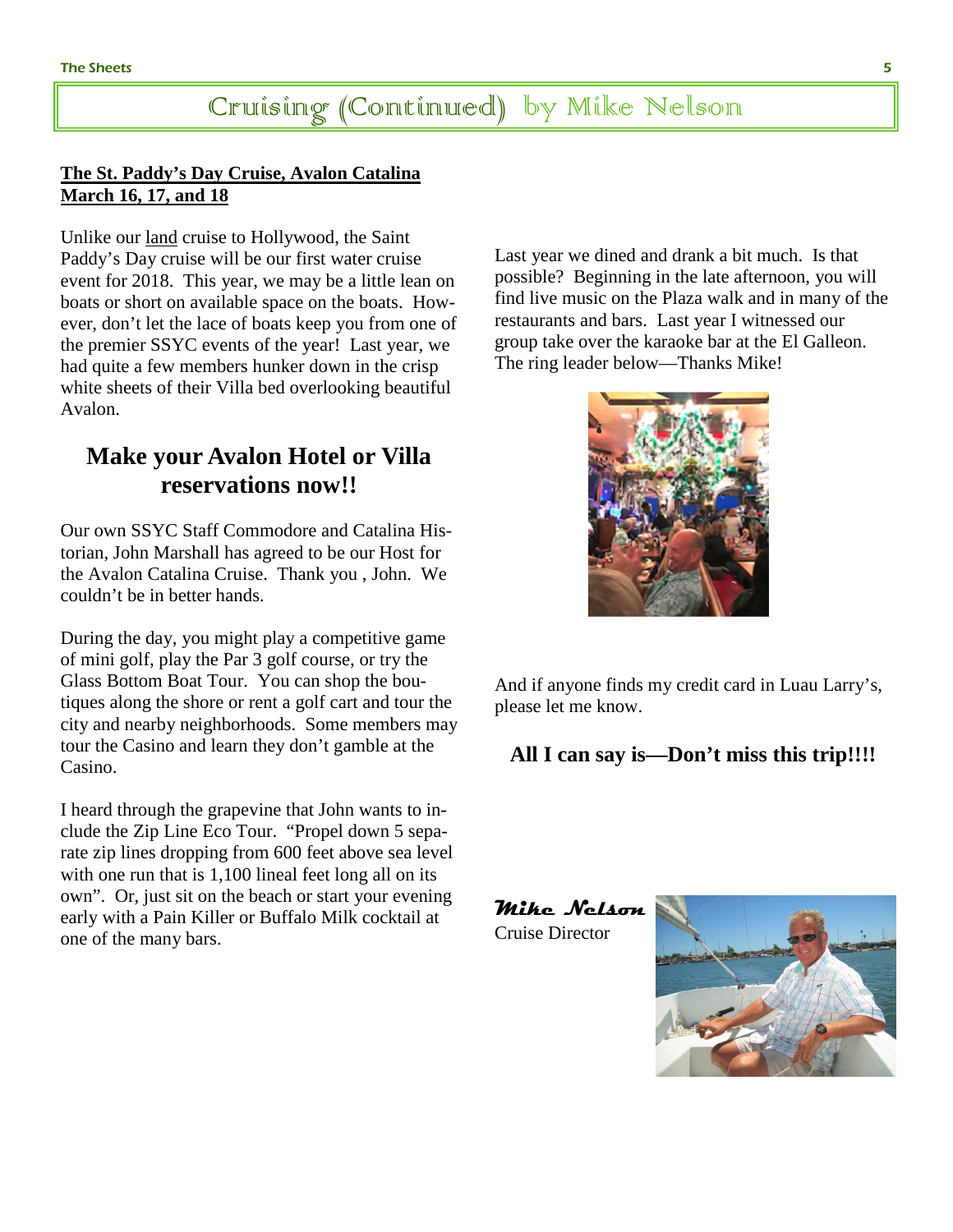### Racing by John Marshall

### **THE JIM WHITE MEMORIAL WINTER SERIES**

There was a photo finish in the last race to conclude the Jim White Memorial Winter Series of February  $24<sup>th</sup>$ ! Tim Richley and the crew of Amante had to finish the series with four straight first place finishes in order to have a shot at winning the series in the PHRF A Class. Had Bill McKeever and the crew of Reliance finished first in Race 8, the series would have been tied with the tie-breaker being the first place finish in Race 8. How close was the finish? Tim Richley and Amante beat Reliance on corrected time by a mere 10 seconds! Eight races and the difference was 10 seconds!

give SSYC ample opportunity to expose more prospective members to the joys of boating on the Race Committee boat.

We would also like to encourage SSYC members to team up with the Newport Sea Base Youth Racing Team and sail 2-3 Olson 30 keel boats in the Summer Hibachi Series. If you're interested in racing or crewing on Wednesday nights starting May  $2<sup>nd</sup>$  with first warning scheduled for 6:00 PM. The After Race party at the club features trophies, great food, drink, fun and dancing to live music. A great way to break up the work week! If you're interested in racing in the Olson 30s, please contact me at jmarshall@expeditor.com or call my cell at (678) 296- 4970.

| 2018 White Winter Memorial Series Summary PHRF A |                         |                   |                           |                             |             |                         |                         |                |                     |   |                  |                          |
|--------------------------------------------------|-------------------------|-------------------|---------------------------|-----------------------------|-------------|-------------------------|-------------------------|----------------|---------------------|---|------------------|--------------------------|
| <b>Overall</b>                                   | Point<br><b>Summary</b> | <b>Yacht Name</b> | <b>Skipper</b>            | <b>Yacht</b><br><b>Club</b> | <b>Race</b> | Racel<br>$\overline{2}$ | $\overline{\mathbf{3}}$ | 4              | Race Race Race Race | G | <b>Race Race</b> | a                        |
| 1                                                | 11                      | <b>Amante</b>     | <b>The Richley Family</b> | <b>LIYC</b>                 | 1           | 2                       | 2                       | $\overline{2}$ |                     |   |                  |                          |
| $\overline{2}$                                   | 13                      | Reliance          | <b>Bill McKeever</b>      | <b>BYC</b>                  | 2           |                         |                         | 1              | 2                   | 2 | 2                | $\overline{\phantom{a}}$ |
|                                                  |                         |                   |                           |                             |             |                         |                         |                |                     |   |                  |                          |
|                                                  |                         |                   |                           |                             |             |                         |                         |                |                     |   |                  |                          |

#### **FINAL STANDINGS**

|                         | 2018 White Winter Memorial Series Summary PHRF B |                     |                       |                             |             |                |                |   |                               |   |           |   |
|-------------------------|--------------------------------------------------|---------------------|-----------------------|-----------------------------|-------------|----------------|----------------|---|-------------------------------|---|-----------|---|
| Overall                 | <b>Point</b><br><b>Summary</b>                   | <b>Yacht Name</b>   | <b>Skipper</b>        | <b>Yacht</b><br><b>Club</b> | <b>Race</b> | $\overline{2}$ | 3              | 4 | Race Race Race Race Race<br>5 | 6 | Race Race |   |
|                         | 12                                               | <b>Valkyrie</b>     | <b>Don Albrecht</b>   | <b>SSYC</b>                 | 1           | 3              | $\overline{2}$ | 2 |                               | 4 |           |   |
| $\overline{\mathbf{z}}$ | 19                                               | <b>Valhalla III</b> | <b>Scott Karlin</b>   | <b>SSYC</b>                 | 3           |                | з              | 3 | 2                             | 2 | з         | 2 |
| з                       | 19                                               | <b>Kamikaze</b>     | <b>John Hanscom</b>   | <b>SSYC</b>                 | 2           | 4              |                |   | 3                             | з | 2         |   |
| 4                       | 33                                               | Tui                 | <b>Brian Boyle</b>    | <b>SSYC</b>                 | 5           | 2              | 4              | 4 | 5                             | 5 | 4         |   |
| 5                       | 35                                               | <b>Grace Ann</b>    | <b>Ron Constabile</b> | <b>ALYC</b>                 | 3           | 5              | 5              | 4 | 5                             | 5 | 4         |   |
| 6                       | 36                                               | <b>Celia</b>        | <b>Jim O'Connor</b>   | <b>ALYC</b>                 | 5           | 5              | 5              | 5 | 4                             | 4 |           |   |

Don Albrecht and the crew of Valkyrie took first in the PHRF B class by finishing first in the last four races and took home the series trophy by 6 points over Scott Karlin and Chris Bliss.

Since the Border Run and the Newport-to-Ensenada race has merged, we've decided to start the Summer Hibachi Series in May, instead of June. That will

We'll see you on the water!

 *John*

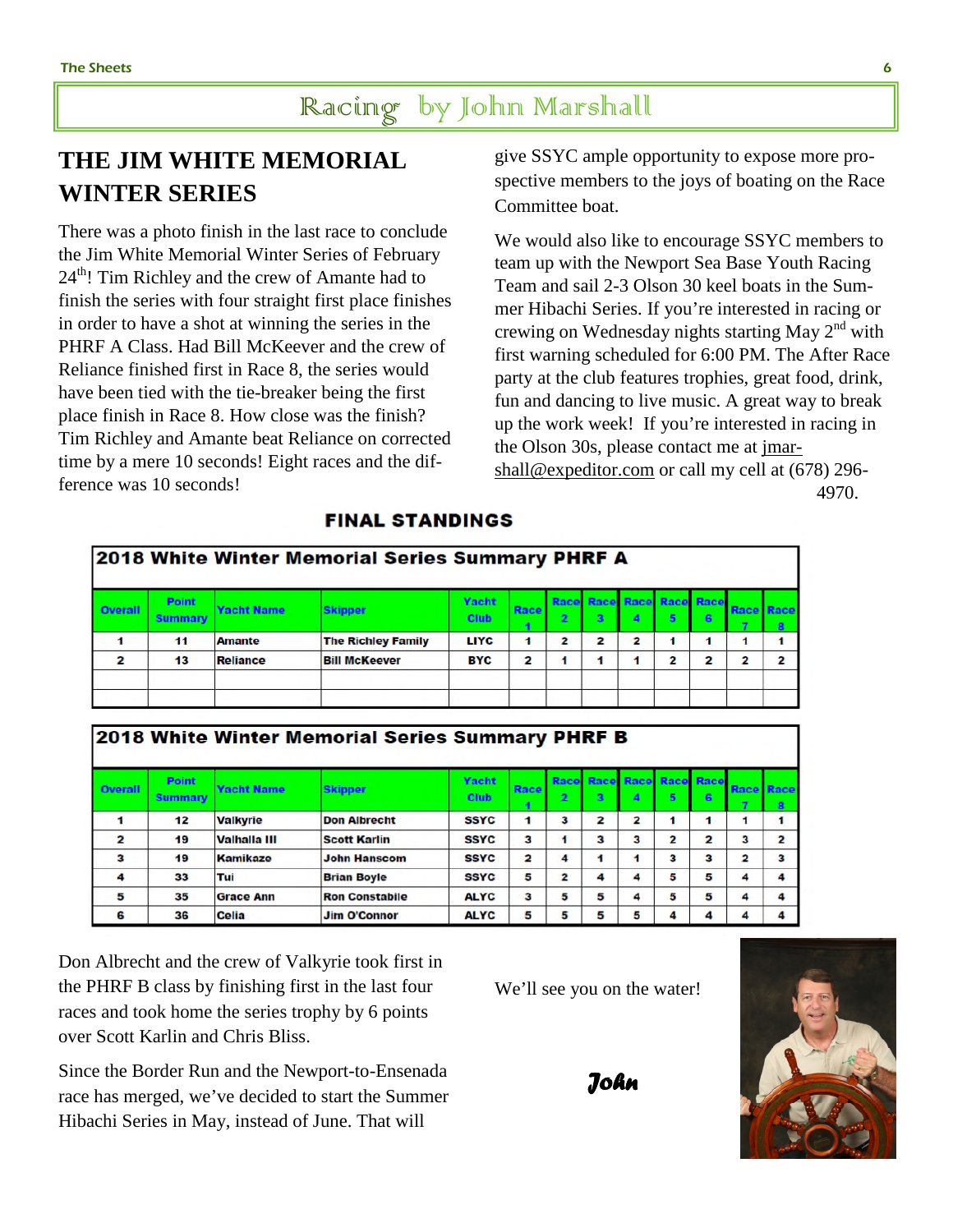# **March 2018**

|                                |        |                                           |               | Thur 1   | Fri 2                                            | Sat 3                          |
|--------------------------------|--------|-------------------------------------------|---------------|----------|--------------------------------------------------|--------------------------------|
| Sun 4                          | Mon 5  | Tues <sub>6</sub><br><b>Board Meeting</b> | Wed 7         | Thur 8   | Fri 9<br>2 <sup>nd</sup> Friday<br><b>Dinner</b> | Sat 10                         |
| <b>Sun 11</b>                  | Mon 12 | Tues 13                                   | Wed 14        | Thur 15  | <b>Fri 16</b><br><b>Avalon</b>                   | <b>Sat 17</b><br><b>Avalon</b> |
| <b>Sun 18</b><br><b>Avalon</b> | Mon 19 | Tues 20                                   | <b>Wed 21</b> | Thurs 22 | Fri 23                                           | Sat 24                         |
| <b>Sun 25</b>                  | Mon 26 | Tues 27                                   | Wed 28        | Thurs 29 | Fri 30                                           | Sat 31                         |

| Sun 1                | Mon 2  | Tues 3 $\blacksquare$<br><b>Board Meeting</b> | Wed 4         | Thur 5   | Fri 6                                                                              | Sat 7                              |
|----------------------|--------|-----------------------------------------------|---------------|----------|------------------------------------------------------------------------------------|------------------------------------|
| Sun 8                | Mon 9  | Tues 10                                       | <b>Wed 11</b> | Thur 12  | Fri 13<br>2 <sup>nd</sup> Friday<br>Dinner-<br><b>Closing</b><br><b>Ceremonies</b> | Sat 14                             |
| <b>Sun 15</b>        | Mon 16 | Tues 17                                       | Wed 18        | Thur 19  | <b>Fri 20</b>                                                                      | Sat 21<br>Whale<br><b>Watching</b> |
| <b>Sun 22</b>        | Mon 23 | Tues 24                                       | Wed 25        | Thurs 26 | Fri 27<br>N2E                                                                      | <b>Sat 28</b><br>N2E               |
| <b>Sun 29</b><br>N2E | Mon 30 |                                               |               |          |                                                                                    |                                    |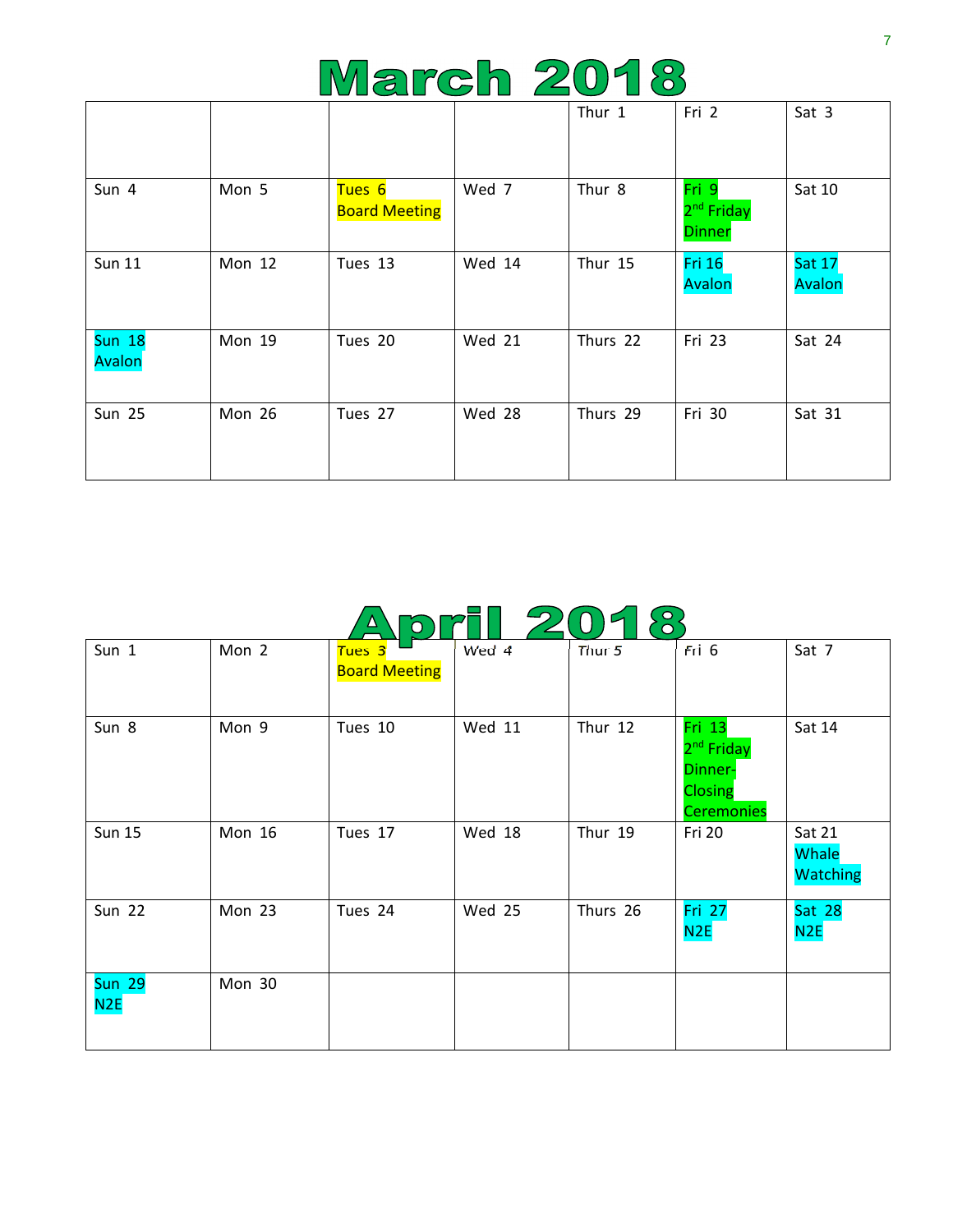|                                      |                               |                                           | lav 2018      |          |                                      |                                            |
|--------------------------------------|-------------------------------|-------------------------------------------|---------------|----------|--------------------------------------|--------------------------------------------|
|                                      |                               | Tues <sub>1</sub><br><b>Board Meeting</b> | Wed 2         | Thur 3   | Fri 4                                | Sat 5<br><b>SSYC</b><br><b>Opening Day</b> |
| Sun 6                                | Mon 7                         | Tues 8                                    | Wed 9         | Thur 10  | Fri 11                               | Sat 12                                     |
| <b>Sun 13</b>                        | Mon 14                        | Tues 15                                   | <b>Wed 16</b> | Thur 17  | Fri 18                               | Sat 19                                     |
| <b>Sun 20</b>                        | Mon 21                        | Tues 22                                   | Wed 23        | Thurs 24 | <b>Fri 25</b><br>San Diego<br>Cruise | Sat 26<br>San Diego<br>Cruise              |
| <b>Sun 27</b><br>San Diego<br>Cruise | Mon 28<br>San Diego<br>Cruise | Tues 29                                   | Wed 30        | Thurs 31 |                                      |                                            |
|                                      |                               |                                           |               |          |                                      |                                            |

|               |        |                                           |        |          | Fri 1                                            | Sat 2                         |
|---------------|--------|-------------------------------------------|--------|----------|--------------------------------------------------|-------------------------------|
| Sun 3         | Mon 4  | Tues <sub>5</sub><br><b>Board Meeting</b> | Wed 6  | Thur 7   | Fri 8<br>2 <sup>nd</sup> Friday<br><b>Dinner</b> | Sat 9                         |
| <b>Sun 10</b> | Mon 11 | Tues 12                                   | Wed 13 | Thur 14  | Fri 15                                           | Sat 16                        |
| Sun 17        | Mon 18 | Tues 19                                   | Wed 20 | Thurs 21 | Fri 22                                           | Sat 23<br>Harbor 20<br>Cruise |
| 24            | Mon 25 | Tues 26                                   | Wed 27 | Thurs 28 | Fri 29                                           | Sat 30                        |
|               |        |                                           |        |          |                                                  |                               |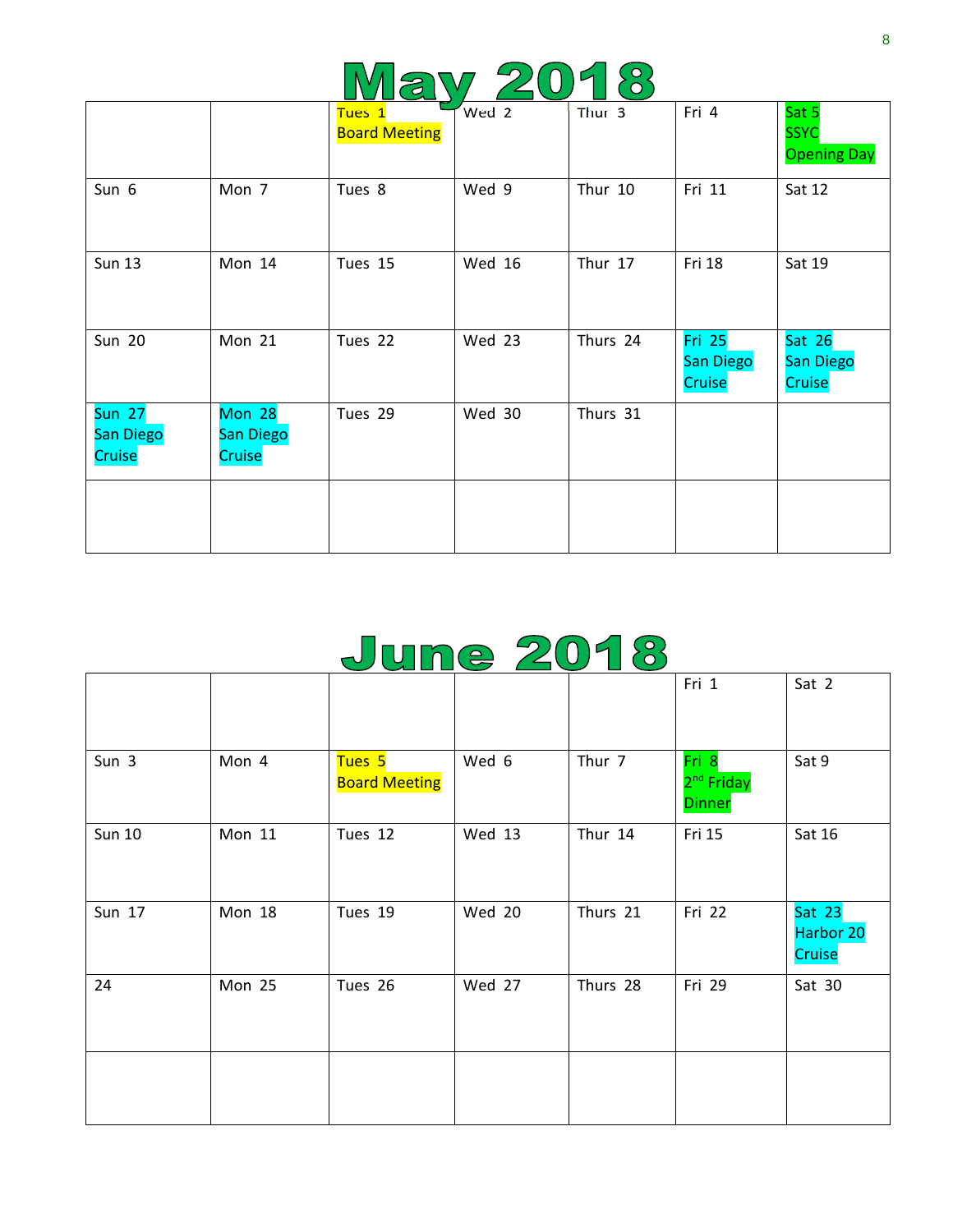|  | JUIV 2018 |  |
|--|-----------|--|
|  |           |  |

| Sun 1                      | Mon 2  | Tues <sub>3</sub><br><b>Board Meeting</b> | Wed 4         | Thur 5   | Fri 6<br><b>Long Beach</b>                        | Sat 7<br><b>Long Beach</b> |
|----------------------------|--------|-------------------------------------------|---------------|----------|---------------------------------------------------|----------------------------|
| Sun 8<br><b>Long Beach</b> | Mon 9  | Tues 10                                   | <b>Wed 11</b> | Thur 12  | Fri 13<br>2 <sup>nd</sup> Friday<br><b>Dinner</b> | Sat 14<br>Crew of 2        |
| <b>Sun 15</b><br>Crew of 2 | Mon 16 | Tues 17                                   | Wed 18        | Thur 19  | <b>Fri 20</b>                                     | Sat 21                     |
| Sun 1822                   | Mon 23 | Tues 24                                   | Wed 25        | Thurs 26 | Fri 27                                            | Sat 28                     |
| <b>Sun 29</b>              | Mon 30 | Tues 31                                   |               |          |                                                   |                            |
|                            |        |                                           |               |          |                                                   |                            |

# August 2018

|                               |        |                                | Wed 1         | Thur 2                   | Fri 3                                                    | Sat 4                  |
|-------------------------------|--------|--------------------------------|---------------|--------------------------|----------------------------------------------------------|------------------------|
| Sun 5                         | Mon 6  | Tues 7<br><b>Board Meeting</b> | Wed 8         | Thur 9                   | <b>Fri 10</b><br>2 <sup>nd</sup> Friday<br><b>Dinner</b> | Sat 11                 |
| <b>Sun 12</b>                 | Mon 13 | Tues 14                        | <b>Wed 15</b> | Thurs 16                 | Fri 17                                                   | Sat 18                 |
| Sun 19                        | Mon 20 | Tues 21                        | Wed 22        | Thurs 23<br>Shrimptastic | Fri 24<br>Shrimptastic                                   | Sat 25<br>Shrimptastic |
| <b>Sun 26</b><br>Shrimptastic | Mon 27 | Tues 28                        | Wed 29        | Thur 30                  | Fri 31                                                   |                        |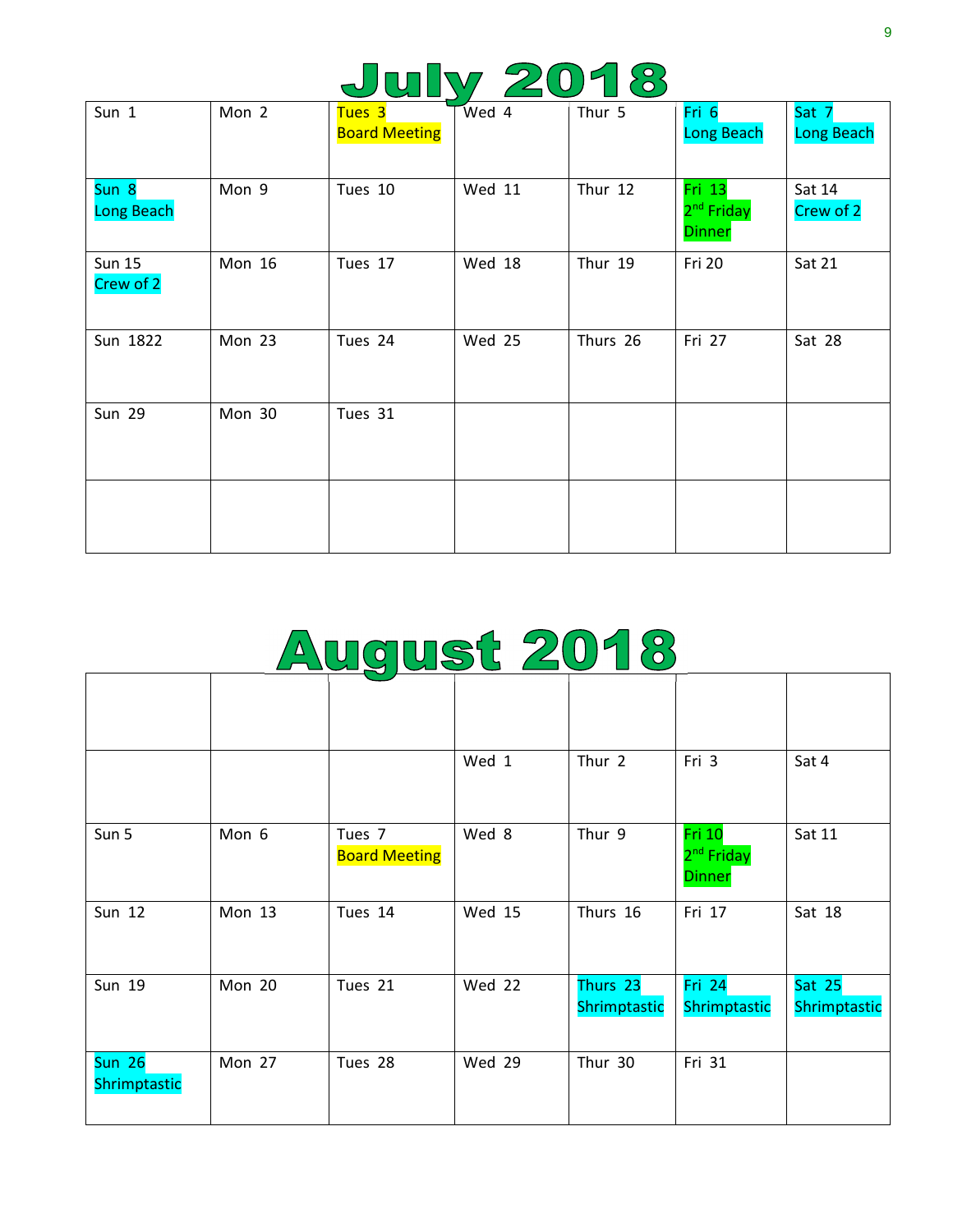# September 2018

 $\overline{\Gamma}$ 

|               |        |                                           |               |          |        | Jal T                                                 |
|---------------|--------|-------------------------------------------|---------------|----------|--------|-------------------------------------------------------|
| Sun 2         | Mon 3  | Tues <sub>4</sub><br><b>Board Meeting</b> | Wed 5         | Thur 6   | Fri 7  | Sat 8                                                 |
| Sun 9         | Mon 10 | Tues 11                                   | <b>Wed 12</b> | Thur 13  | Fri 14 | <b>Sat 15</b><br><b>Endless</b><br><b>Beach Party</b> |
| Sun 16        | Mon 17 | Tues 18                                   | <b>Wed 19</b> | Thurs 20 | Fri 21 | <b>Sat 22</b><br>Food &<br>Wine<br><b>Festival</b>    |
| <b>Sun 23</b> | Mon 24 | Tues 25                                   | Wed 26        | Thurs 27 | Fri 28 | Sat 29                                                |
| <b>Sun 30</b> |        |                                           |               |          |        |                                                       |

# October 2018

|                                     | Mon 1                               | Tues <sub>2</sub><br><b>Board Meeting</b> | Wed 3         | Thur 4   | Fri 5                                             | Sat 6                               |
|-------------------------------------|-------------------------------------|-------------------------------------------|---------------|----------|---------------------------------------------------|-------------------------------------|
| Sun 7                               | Mon 8                               | Tues 9                                    | <b>Wed 10</b> | Thur 11  | Fri 12<br>2 <sup>nd</sup> Friday<br><b>Dinner</b> | Sat 13                              |
| <b>Sun 14</b>                       | Mon 15                              | Tues 16                                   | <b>Wed 17</b> | Thur 18  | <b>Fri 19</b><br>Carnival<br>Cruise               | <b>Sat 20</b><br>Carnival<br>Cruise |
| <b>Sun 21</b><br>Carnival<br>Cruise | <b>Mon 22</b><br>Carnival<br>Cruise | Tues 23                                   | Wed 24        | Thurs 25 | Fri 26                                            | Sat 27                              |
| <b>Sun 28</b>                       | Mon 29                              | Tues 30                                   | <b>Wed 31</b> |          |                                                   |                                     |
|                                     |                                     |                                           |               |          |                                                   |                                     |

 $\overline{\phantom{a}}$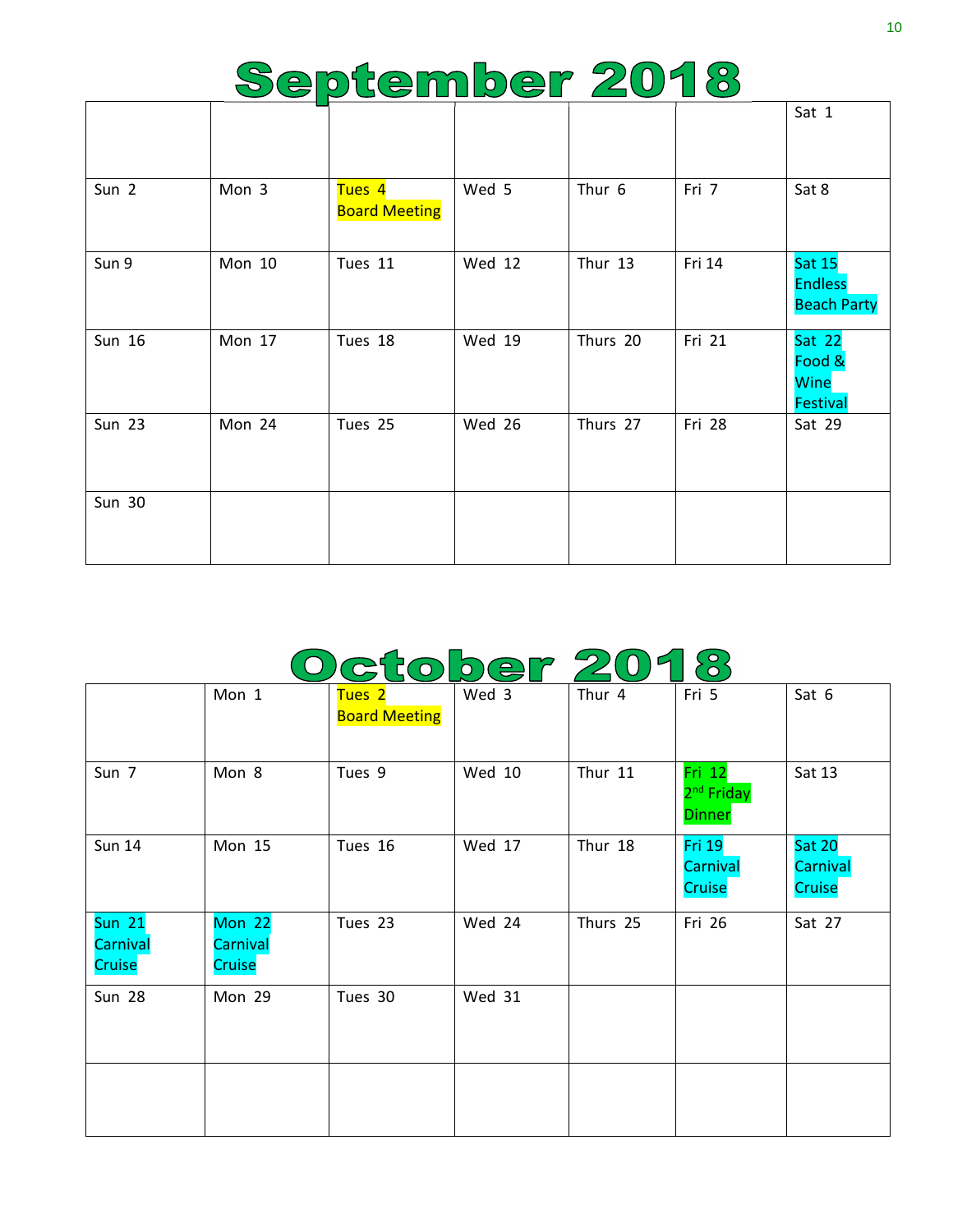# November 2018

|               |        |                                |               | Thur 1   | Fri 2                                                 | Sat 3    |
|---------------|--------|--------------------------------|---------------|----------|-------------------------------------------------------|----------|
| Sun 4         | Mon 5  | Tues 6<br><b>Board Meeting</b> | Wed 7         | Thur 8   | Fri 9<br>2 <sup>nd</sup> Friday<br><b>Dinner</b>      | Sat 10   |
| <b>Sun 11</b> | Mon 12 | Tues 13                        | Wed 14        | Thur 15  | Fri 16                                                | Sat 17   |
| <b>Sun 18</b> | Mon 19 | Tues 20                        | <b>Wed 21</b> | Thurs 22 | Fri 23                                                | Sat $24$ |
| <b>Sun 25</b> | Mon 26 | Tues 27                        | Wed 28        | Thurs 29 | <b>Fri 30</b><br><b>Train-Santa</b><br><b>Barbara</b> |          |
|               |        |                                |               |          |                                                       |          |

# December 2018

|                                                          |               |                                           |                                                      |                                |                              | Sat 1<br><b>Train-Santa</b><br><b>Barbara</b> |
|----------------------------------------------------------|---------------|-------------------------------------------|------------------------------------------------------|--------------------------------|------------------------------|-----------------------------------------------|
| Sun <sub>2</sub><br><b>Train-Santa</b><br><b>Barbara</b> | Mon 3         | Tues <sub>4</sub><br><b>Board Meeting</b> | Wed 5                                                | Thur 6                         | Fri 7                        | Sat 8                                         |
| Sun 9                                                    | <b>Mon 10</b> | Tues 11                                   | <b>Wed 12</b>                                        | Thur 13                        | Fri 14                       | Sat 15                                        |
| <b>Sun 16</b>                                            | Mon 17        | Tues 18                                   | <b>Wed 19</b><br><b>Boat Parade</b><br><b>Begins</b> | Thurs 20<br><b>Boat Parade</b> | Fri 21<br><b>Boat Parade</b> | Sat 22<br><b>SSYC Boat</b><br>Parade          |
| <b>Sun 23</b><br>Last Boat<br>Parade                     | Mon 24        | Tues 25                                   | <b>Wed 26</b>                                        | Thurs 27                       | Fri 28                       | Sat 29                                        |
| <b>Sun 30</b>                                            | Mon 31        |                                           |                                                      |                                |                              |                                               |